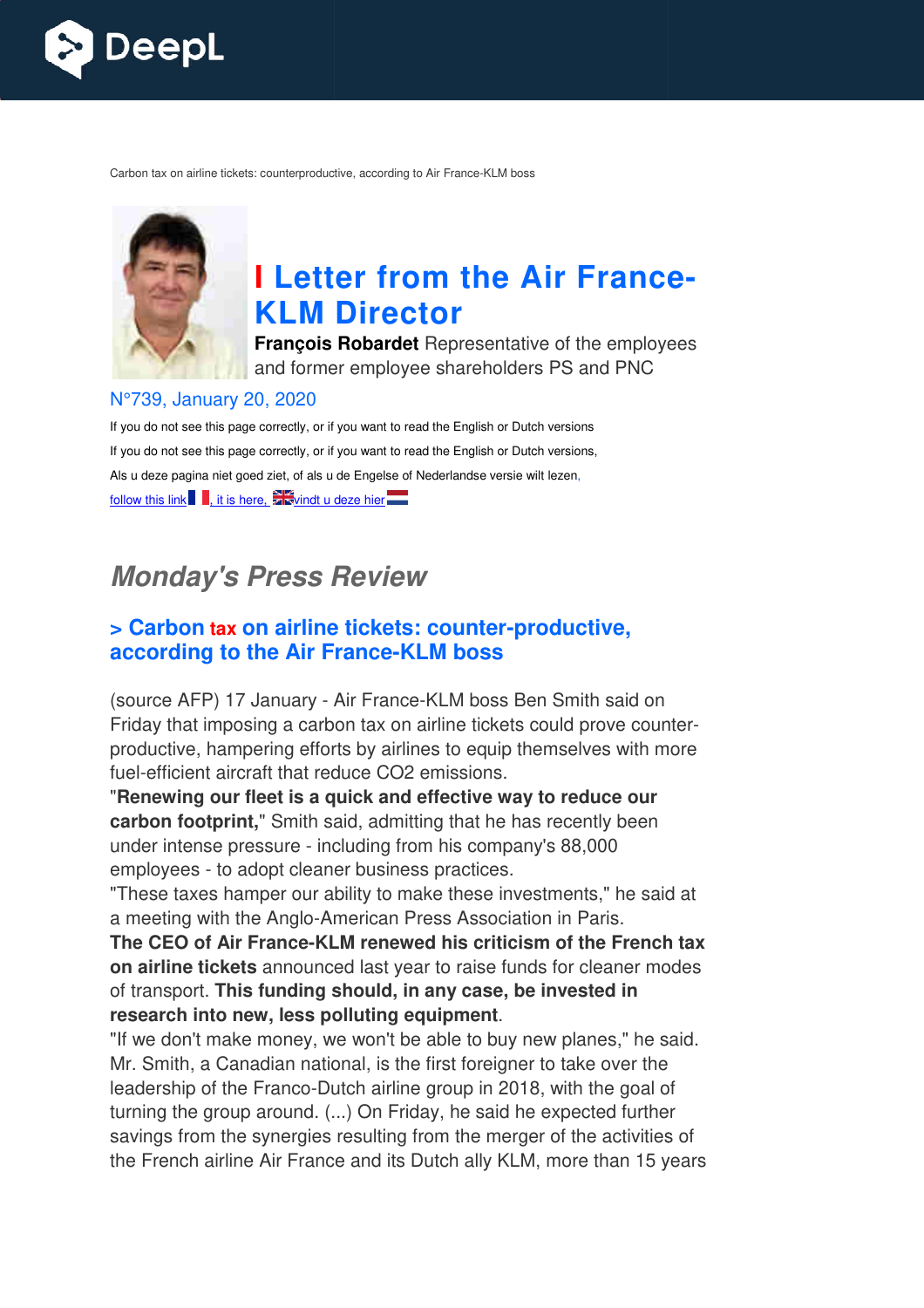after their merger in 2004.

After merging maintenance operations, sales and IT, **fleet management is one of the areas where savings can still be made**.

"**We have a group fleet management department and teams dedicated to fleet management in both companies. Are they working as effectively or cooperatively as possible? I would say no,**" said Smith.

The group has also decided to exchange Boeing 787 and Airbus A350 aircraft between Air France and KLM, and intends to better coordinate future fleet renewal plans. (...)

**My comment:** *European governments are considering the introduction of a carbon tax on air transport.* 

*The airlines are asking that the proceeds of this possible tax be used to develop biofuel production. Will they be heard?* 

*More generally, the fight against global warming deserves a global approach, considering each sector of activity.* 

*In a recent article, which you can find on my website (under Sustainable Development), Hugues Ferreboeuf wrote :* 

*With the deployment of 5G, the energy consumption of mobile operators would be multiplied by 2.5 to 3 in the next 5 years. There is nothing anecdotal about this impact, since it would represent approximately 10 additional TWh, i.e. a 2% increase in France's electricity consumption.* 

*Is it worth the risk?*

#### **> Air France and Transavia win most of Aigle Azur's traffic rights**

(source La Tribune) 17 January - Air France did not need to take over Aigle Azur, which disappeared in September, to recover its main strengths. **Having obtained more than 30% of its take-off and landing slots at Orly, the Air France group is the big winner in the redistribution of its authorizations for flights to third countries (traffic rights).** Especially on the juicy Franco-Algerian market. According to sources close to the Secretary of State for Transport, Jean-Baptiste Djebbari, **Transavia, the low-cost subsidiary of Air France, has obtained most of the rights between Paris and Algiers and has been designated for Paris and Oran, already operated by**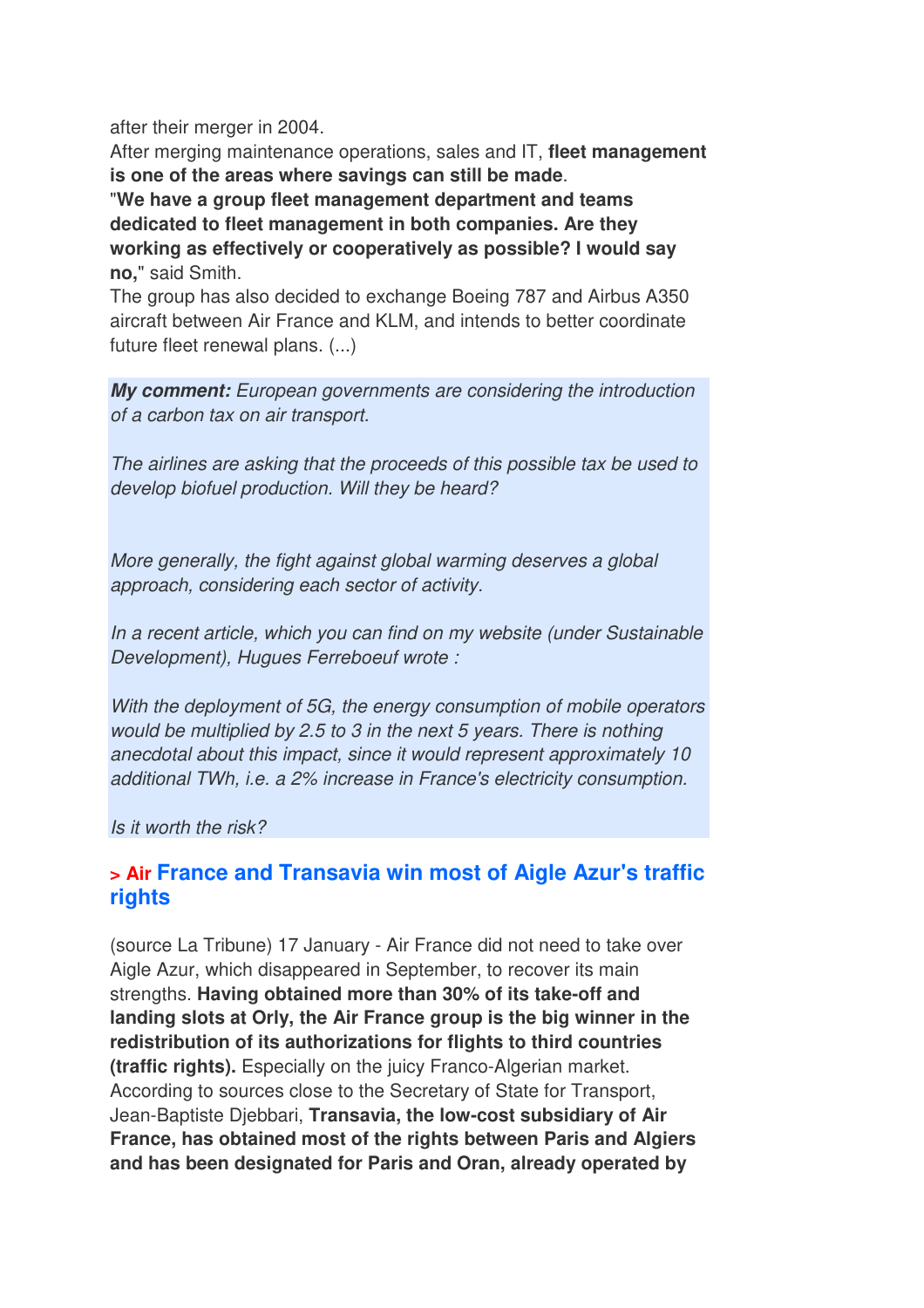**Air France.** It also obtains the rights to exploit Paris-Constantine, Paris-Sétif, Paris-Tlemcen. That's not all. Transavia also gets flights to Lyon for Béjaïa, Constantine and Oran. Outside Algeria, Transavia also obtained most of the rights to Beirut. Already present on the routes served by Aigle Azur, Air France has obtained authorizations in Marseille, Nice and Toulouse to serve Algiers (and Oran in addition to Toulouse).

**For its part, ASL Airlines has obtained the rights to the Paris-Annaba route and increased frequencies to Algiers, as** well as flights from regional cities (Lyon-Alger, Lille-Alger and Lille-Oran). Given what the Air France group has obtained, it is far from certain that these rights fully meet management's expectations. (...)

 ASL Airlines was also hoping to be designated on the Paris-Oran route alongside Air France, and Transavia was chosen. On this route, only two French companies are allowed. (...)

 The Spanish low-cost airline **Volotea, for its part, has obtained flights from certain regional cities**: Lyon-Sétif and Bordeaux Algiers and all Algerian cities from Marseille with the exception of Algiers. In long haul, **French Bee has obtained authorizations to serve San Paulo**. Air France has also received additional flights to Rio de Janeiro and San Paulo.

**Others had nothing, such as Ryanair and Easyjet,** who had made many requests. However, the **fact that they applied with companies established abroad, when they had establishments in France, eliminated them**. This distribution was in fact reserved for companies established in France. (...) With its bases in France, Easyjet meets these criteria, but the application for traffic rights has been established in the name of Easyjet Uk. (...)

**My comment:** *To serve Algeria from Orly, an airline must not only have slots at Orly, but also traffic rights.* 

*Airport slots are simple rights to take off or land each day at a given time. They are assigned by a coordinator who distributes them to the companies and monitors how they are used. In France, the Cohor, the association for the coordination of schedules, which brings together most of the major airlines and airports, is in charge of this mission. It was Cohor which, last December, redistributed the available slots following the bankruptcy of Aigle Azur.* 

*Traffic rights are commercial rights that define flight frequencies, service and stopover points, code-sharing possibilities... These rights are historically defined in bilateral agreements between States.*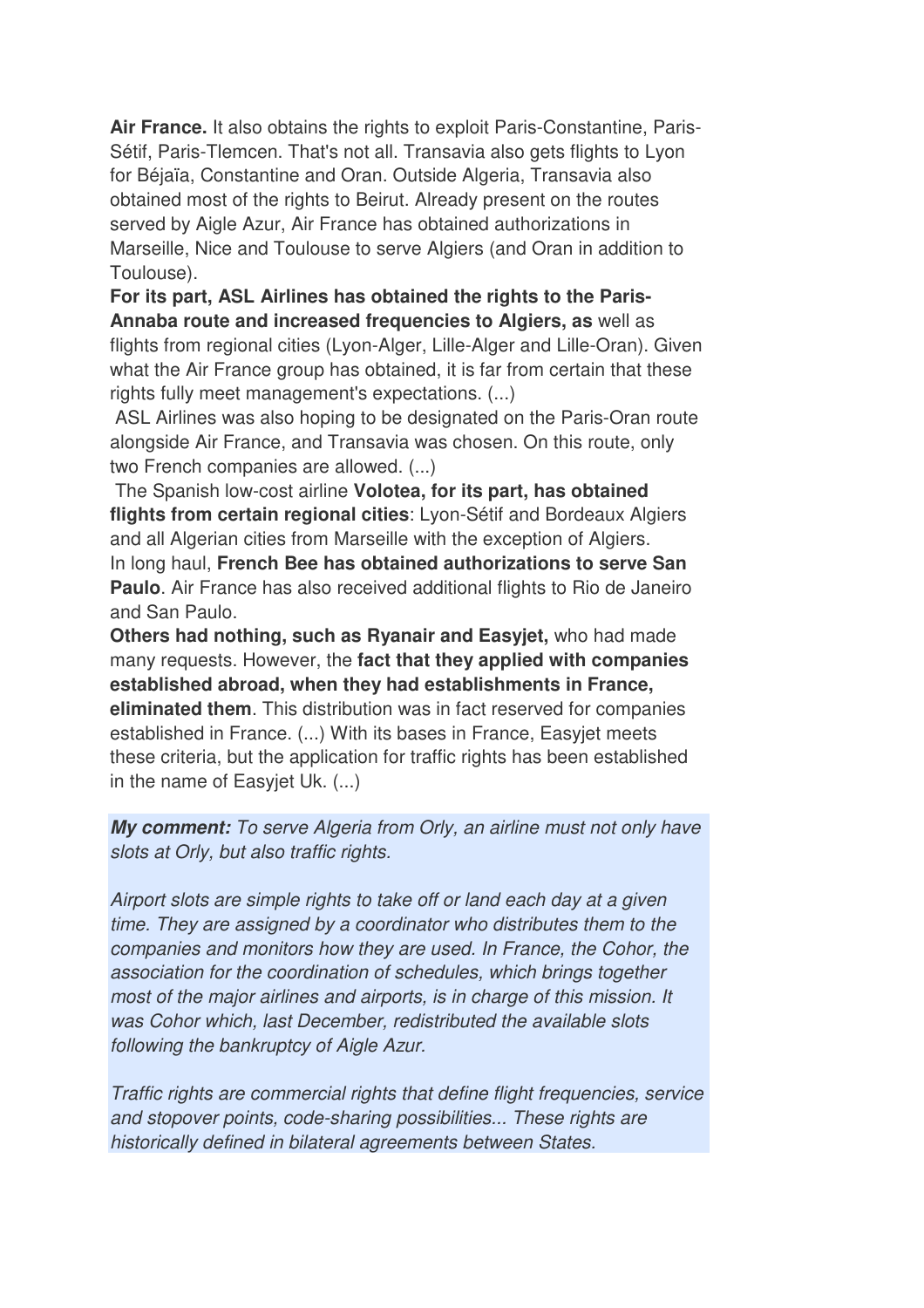#### **> Flying citizen needs push to reduce (Le citoyen volant doit être poussé à réduire)**

(source NRC Handelsblad translated with deepl com) January 18 - **Flight discomfort and weather damage are increasing. But that doesn't lead to less flying**. What's the right thing to do? (... )

**For the first time in 2019, the Dutch went on holiday more often by plane than by car**. The share of holidays by plane (over 10 million) was 45 per cent, the share of holidays by car (almost 10 million) was 44 per cent. The number of train vacations was only 4%, but increased by 27% to 837,000.

Comments from Marieke Politiek, director of the market research firm: "There is a **lot of attention to sustainability in society, but we don't see it in behaviour**. A case of cognitive dissonance, like other irresponsible temptations. (...)

Aviation, which is currently responsible for only 2.5% of global CO2 emissions, is expected to be the biggest polluter in 20 years' time. By 2037, the number of passengers will have doubled to 8.2 billion. And where other sectors are reducing their emissions, aviation is focusing mainly on CO2 offsetting. But **what is the responsibility of every citizen?** (... )

**Left-wing politicians, environmental organisations and even KLM advocate taking the train for journeys of up to 750 kilometres**. NS International has already sold 13% more tickets in 2019. And the firm is trying to speed up the train from Amsterdam to Berlin. (...) From the end of March, the Eurostar will travel directly to London. (...)

Europe has failed to build a high-speed cross-border network in recent decades. (...) **Anyone who wants to get consumers off the plane and onto the train will have to bridge the gap between the two means of transportation.** 

First of all, the price difference. There is a growing **demand for a "fair price" for airline tickets: a price without tax exemptions** and taking into account social costs. Expensive tickets can create a dichotomy: those who continue to fly and those who return to the car. (...)

**KLM, Schiphol and other parts of the aviation industry are saying**: we do not need to fly less, we need to fly differently. **Technological developments will offer a solution.**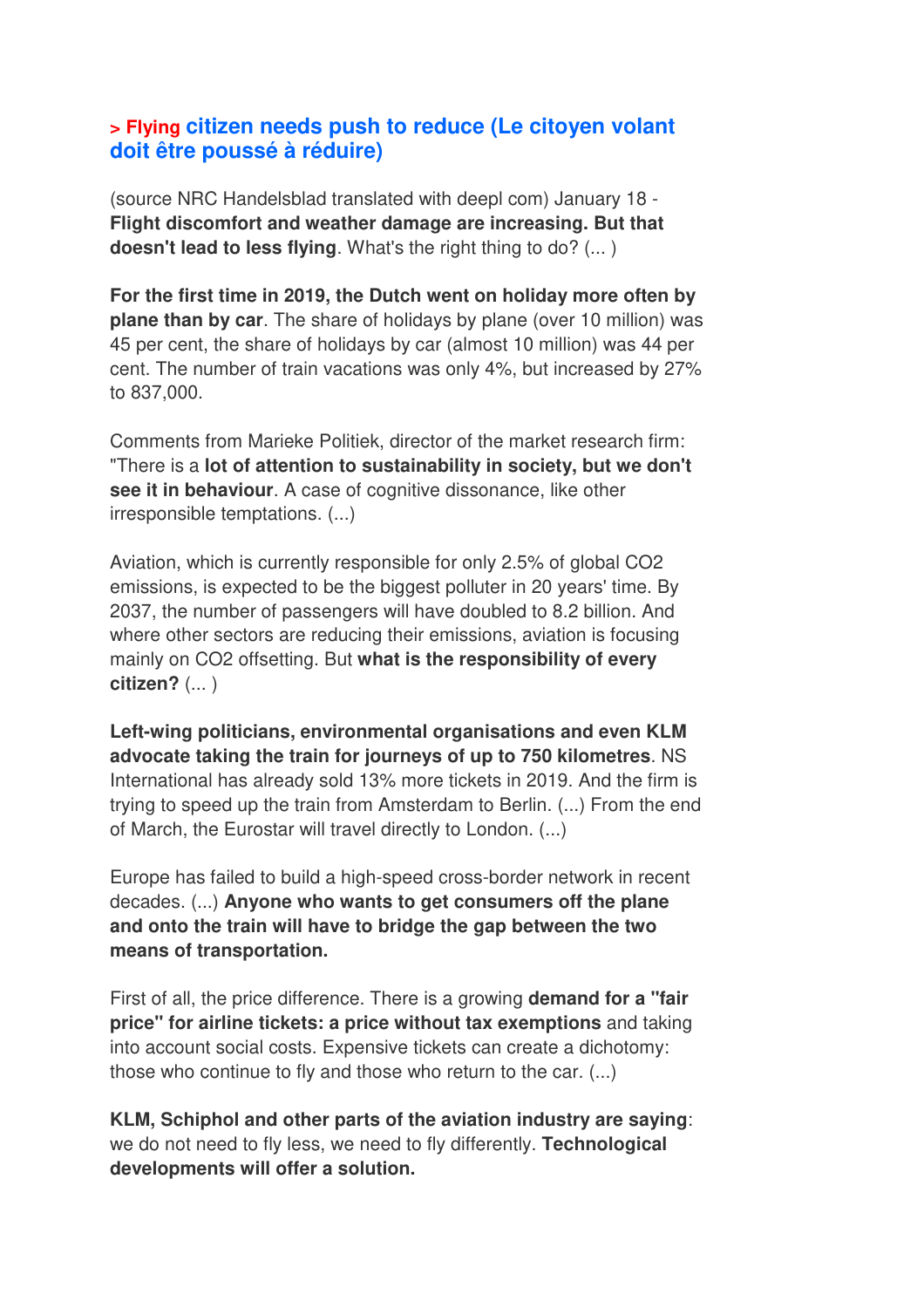Sounds good, **but it's not progressing fast enough**. Each new type of aircraft is 15 to 20% more economical than its predecessor. An aircraft lasts 15 to 20 years, which represents 1% per year. The growth in passenger numbers is 4 to 5% per year. **Innovation cannot keep up with growth**. The same is true for the other solutions we are working hard on: sustainable fuel, electric flight. For the next ten to twenty years, they offer no hope.

The citizen does not want to reduce, the sector cannot reduce. It comes down to the third player: **the government**.

It **must choose** between three strategies to guide the behaviour of citizens: **prohibit, seduce or discourage. The last two include grants and sanctions**. (...)

If the government wants to limit the climatic damage caused by flights, it **needs to give passengers some guidance,** making alternatives to flights more attractive and **discouraging the Maldives with fees**. It's no different. The citizen needs a boost.

Society pays attention to sustainability, but this is not reflected in our behaviour. (...)

**My comment:** *The environmental pressure on airlines and airports is much greater in the Netherlands than in France.* 

*Airlines' requests to increase the number of movements allowed at Schiphol and the opening of the new Lelystad airport have been vigorously debated for several years.* 

*For the time being, the Dutch government has favoured the status quo, while promising new taxes on airline tickets in 2021.*

#### **> KLM purchases two new Embraer full-flight simulators**

(source Luchtvaartnieuws translated with deepl com) January 17 - **KLM has purchased two new Embraer simulators**. They are used to train pilots of the Embraer 175 and 190 KLM Cityhopper and the new Embraer 195-E2, which will join the fleet in 2021.

The first simulator, for the Embraer 195-E2, will be delivered at the end of this year. The other machine will be delivered mid 2021. **This will allow KLM Cityhopper to prepare its drivers in time for the arrival**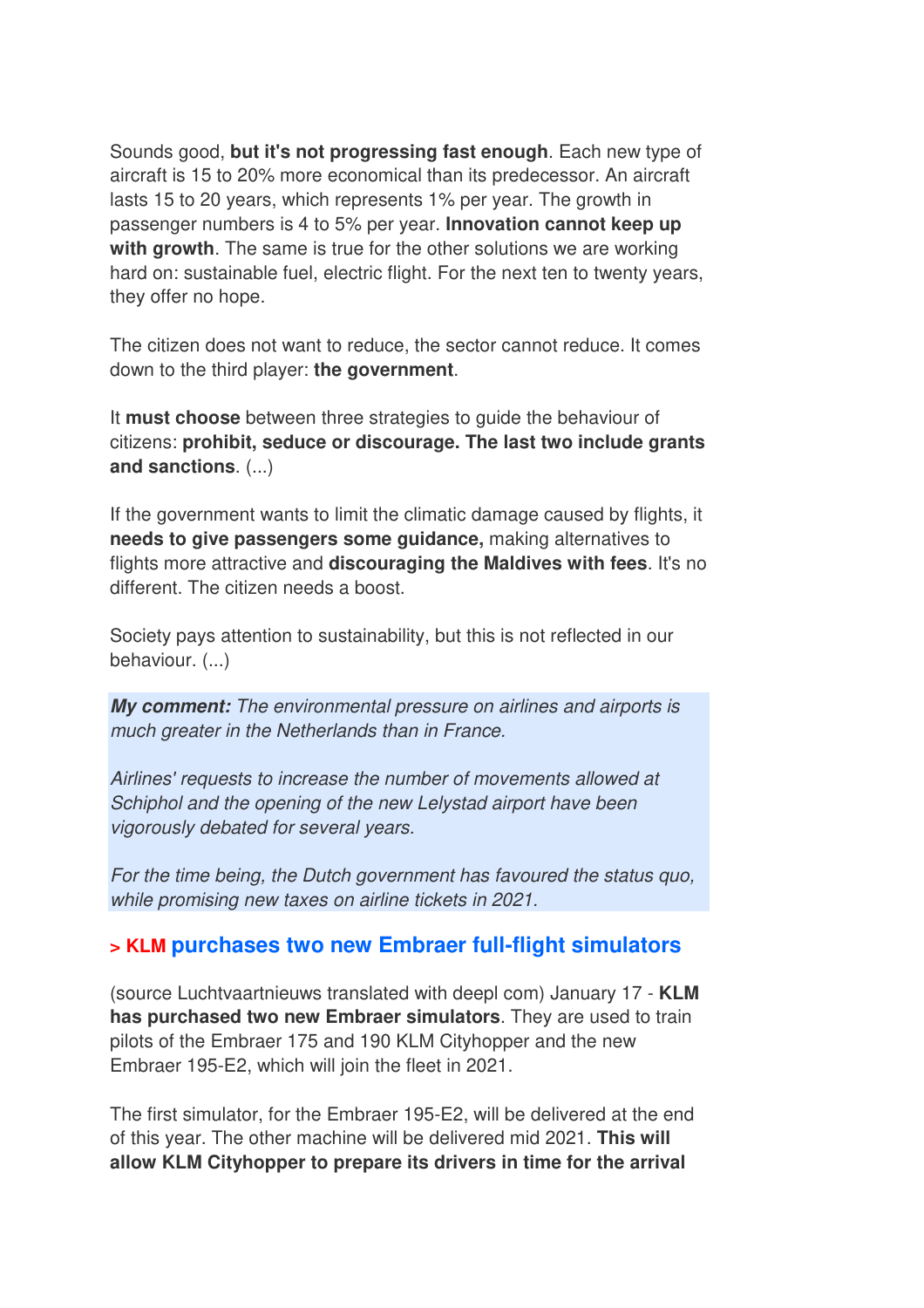#### **of the Embraer 195-E2**. KLM's Cityhopper

 pilots are currently being trained at CAE in Hoofddorp, but for the next three years, the training is to be transferred to KLM in Schiphol East. KLM expects to realize significant savings by "internalizing simulator training".

**My comment:** *At the end of last year, KLM ordered 35 Embraer E195- E2s, including 14 options*.

#### **> KLM buys aircraft and slots from bankrupt partner Jet Airways**

(source NU nl translated with deepl com) 17 January - (...) Jet Airways went bankrupt last year. Until then, it was a partner of Air France and KLM; together they operated flights between Schiphol Airport and various airports in India, among others.

In April last year, a creditor of Schiphol had a Jet Airways aircraft detained. (...) **KLM will now acquire all the assets that Jet Airways owned in the Netherlands, including the Boeing 777-300ER and the slots at Schiphol**. Jet Airways operated four flights a day to and from Schiphol. (...)

 We are acquiring all of Jet's activities in the Netherlands. Office space and marketing activities, for example, but also the corresponding time slots," explains the spokesman. (...)

 The Boeing 777 which KLM also wants to buy has been at Schiphol for a very long time without any maintenance having been carried out on it. KLM: "**We think it's a good plane. We need to test it and then we'll see what we can do with it. Whether we integrate it into the fleet or sell it**".

 KLM does not want to say how much it pays for the assets of Jet Airways. (...)

**My comment:** *In the context of saturation at Schiphol airport, it would be good news if KLM managed to recover the slots released by Jet Airways.* 

*The decision of the Dutch slot coordinator is expected shortly.*

#### **> Delta Airlines: an exceptional year 2019**

(source Business Travel ) January 16 - Delta's Ed Bastian CEO called 2019 the best year in the history of the U.S. airline...

**Delta saw its revenues jump 7.5% in 2019** to \$47 billion. At the same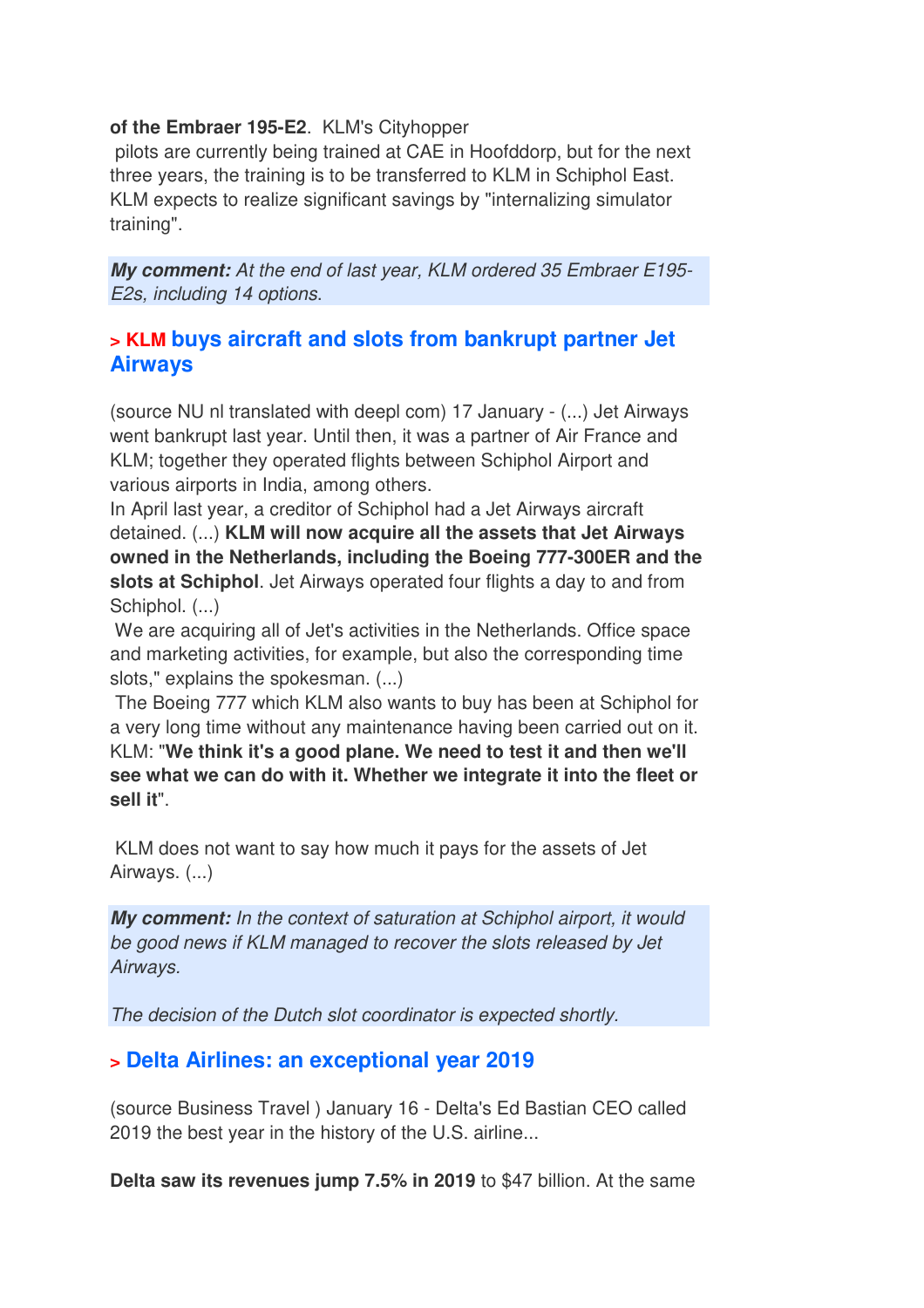time, **its profits soared to \$6.2 billion, a 30% increase.**

**Its 90,000 employees shared \$1.6 billion, or \$18,000 in profitsharing per person**! (...)

**Paradoxically, the company has benefited from the problems of other American companies operating B737 MAX aircraft.** The grounding of the aircraft following two crashes and design problems caused organisational problems for many of its American competitors such as United or American Airlines. However, Delta does not own a B737 Max and has therefore been able to take market shares from its competitors.

**The year 2019 was also important for Delta in terms of development** as it took a 10% stake in Korean Air and a 20% stake in Latam. However, it had to sell its 20% stake in the Brazilian company Gol. (...)

**My comment:** *Among the topics of satisfaction for Delta Airlines is the number of days with "zero cancellations": 281 days, an improvement of 12% compared to 2018.* 

*It should also be noted that Delta Airlines took delivery of 88 new aircraft, including Airbus A220-100 and A330-900neo.*

#### **> Lufthansa Group: 145.19 million passengers in 2019**

(source Air Journal) 14 January - (...) **In 2019, the airlines Lufthansa, Swiss, Austrian Airlines, Brussels Airlines and the low-cost Eurowings carried a total of 145.190 million passengers** on around 1.2 million flights, with a **seat load factor of 82.5%** (+1.0 percentage point). These two figures "exceed the previous year's record", according to the press release from the German group.

The network airlines (Lufthansa, Swiss and Austrian) all recorded an increase in passenger numbers in 2019, particularly at the hubs at the airports of Zurich  $(+5.7%)$ . Vienna  $(+5.1%)$  and Munich  $(+2.5%)$ . The number of passengers at the Frankfurt hub increased by 0.4% in 2019. Cargo capacity was 6.3% higher last year than in 2018, with revenue tonne-kilometre traffic down 2.1%, resulting in a 5.3 point decline in the load factor of the group's cargo aircraft to 61.4%. (...)

**On the "point-to-point traffic" represented by Brussels Airlines, Eurowings and Germanwings**, the group carried a total of 38.212 million passengers, a result down 0.2% compared to 2018. **At 82.2%, load factor for the Eurowings Group airlines rose by 1.0%, with** SKO capacity at -1.3% and RPK traffic at -0.2%.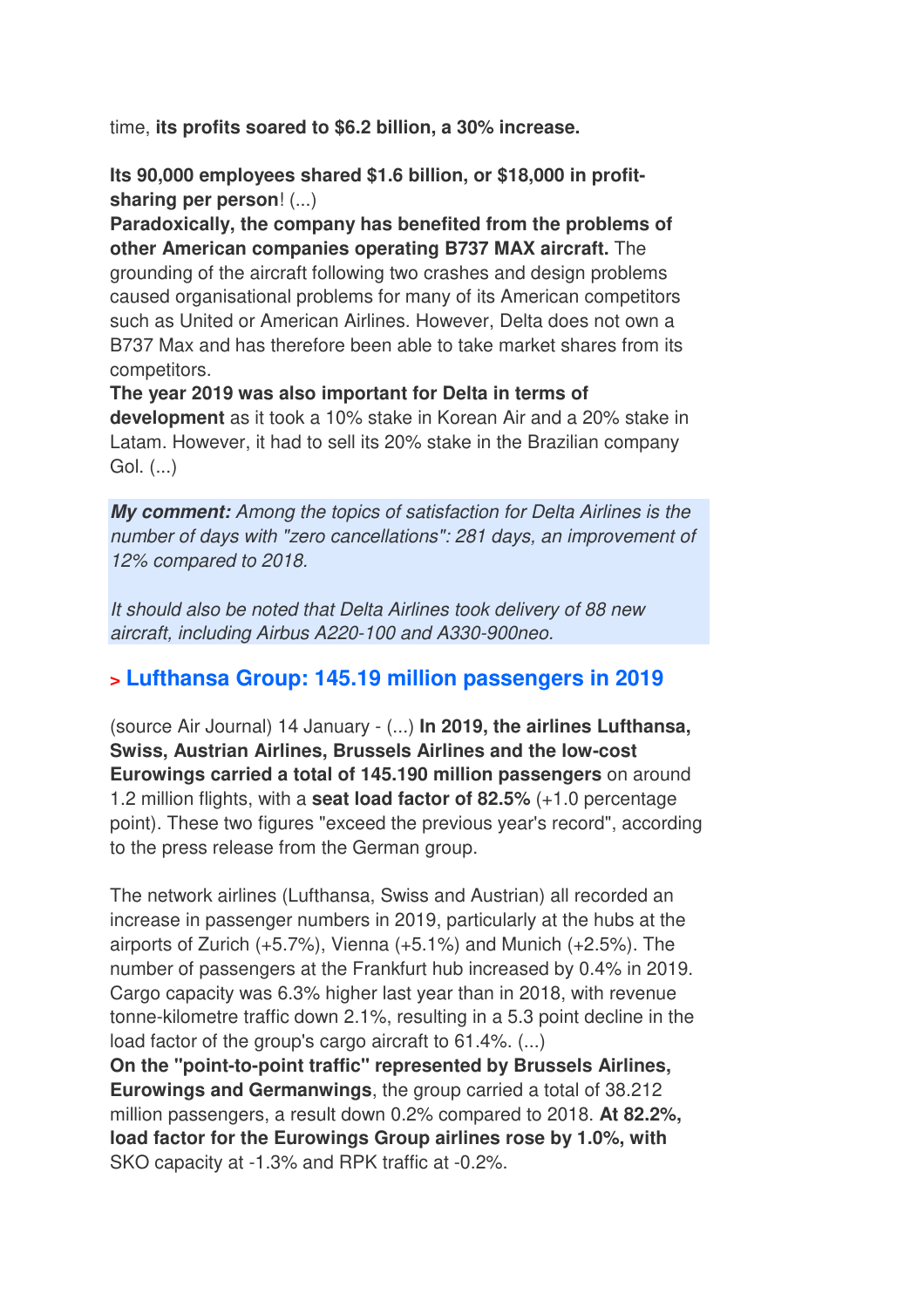The Star Alliance group has lost its leading European position to the low-cost Ryanair, which for 2019 will carry 152.4 million passengers (including the passengers of its subsidiary Lauda).

**My comment:** *Lufthansa Group traffic grew by 2.3% last year. This growth is lower than that of the Air France-KLM group (2.7%) and the IAG group (4.7%).* 

*The Lufthansa group's margin for growth is nevertheless greater than that of the Air France-KLM group, with load factors of 82.5% and 88.4% respectively.*

#### **> Flybe discusses a loan with the government and defends its rescue**

(source Le Figaro with AFP) 17 January - The airline company Flybe admitted on Friday that it had received a fiscal boost from the government of Boris Johnson, and is discussing a loan with him, but defends itself from being given preferential treatment with its highly controversial rescue.

(...) **Flybe admits that it has obtained (...) a deferment of payment of a £10 million tax liability**. (...) The British press has so far reported that the regional airline has benefited from a deferral of payment of more than 100 million pounds. (...)

At the same time, **managing director Mark Anderson reveals that his group is discussing a loan with the government, while assuring that it is not state aid**. (...) "The government will not lend us money if it does not think there is a credible plan," he said. A loan with the same characteristics as that provided by a financial institution might not contravene State aid rules.

These comments come as the government's announcement on Tuesday evening of the **Flybe rescue has sparked the displeasure of several competing airlines**. (...)

**The Government** (...) **justified its choice to rescue Flybe by the importance of the airline in domestic services and in the economic life of many regions**. According to the BBC, the owner of Flybe, the Connect Airways consortium, consisting of Virgin Atlantic, the investment company Stobart and the Cyrus fund, has agreed to invest £30 million. "**The reality** (...) **is that we were in worse shape than the shareholders thought,**" admits the Flybe boss.

**My comment: The** *aid to Flybe is a result of promises made during the election campaign at the end of 2019. The British Prime Minister had*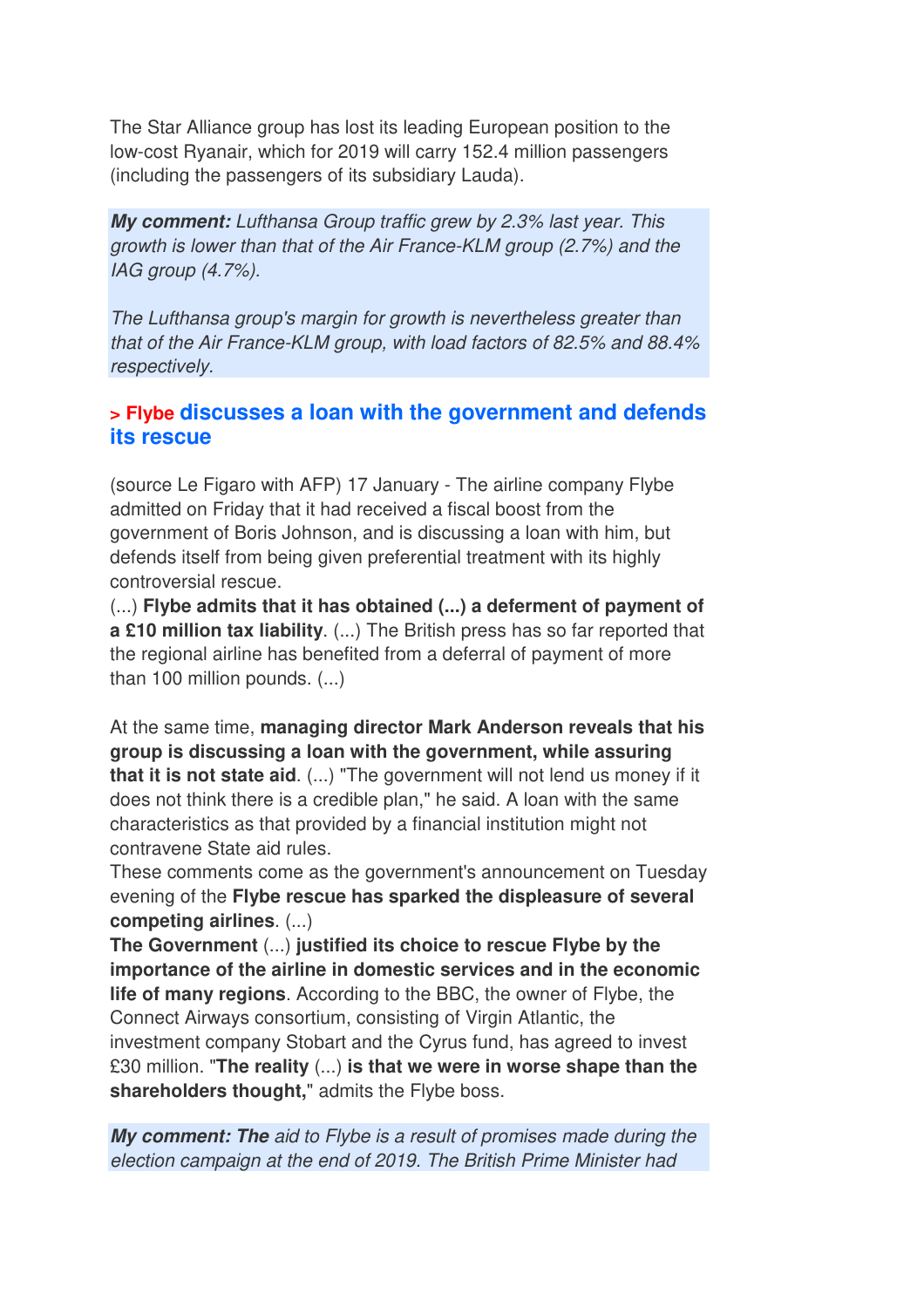*pledged to safeguard the services to Scotland and Ireland.* 

*Ryanair and IAG have indicated their intention to challenge the legality of the aid.*

### **> Etihad rejoint Worldwide By Easyjet**

(source Business Travel) 15 January - This means that **Etihad customers can now book tickets via the EasyJet website for connections to** 68 European cities and Abu Dhabi **via ten European airports served by Etihad** (Amsterdam, Athens, Barcelona, Paris CDG, Rome, Geneva, Madrid, Manchester, Milan Malpensa and Zurich).

Worldwide by EasyJet was launched worldwide in 2017 with the airlines Norwegian and Westjet. Corsair, La Compagnie, Loganair, Singapore Airlines and its low-cost subsidiary Scoot, Air Transat, Virgin Atlantic, Emirates and Cathay Pacific have since joined the movement. Under the Worldwide by EasyJet

program, **connecting passengers are subject to minimum connecting times**. If a passenger misses their connecting flight, they are transferred to the next available flight.

**The new agreement with EasyJet marks Etihad's first use of the New Distribution Capability (NDC) platform,** which provides technical capabilities for new partnerships that were previously impossible. (...)

**My comment:** *For Worldwide by EasyJet, the minimum correspondence time is 2h30. It is far superior to what the major companies offer in their hubs.* 

*This is one of the reasons why this offer is still not very popular with customers.*

#### **> The 737 MAX crisis masks the sharp drop in long-haul orders**

(source Les Échos) January 20 - What if the Boeing 737 MAX crisis is hiding another one? The question arises when we look at the commercial performance of Airbus and Boeing in 2019. (...) **The decline in long-haul orders is** (...) **spectacular**. In total, **Boeing and Airbus booked 237 orders for long-haul aircraft last year, excluding cancellations, compared with 380 in 2018 and 394 in 2017**. Airbus, which now markets only two long-haul families (A330 and A350) compared with four for Boeing (747, 767, 777 and 787), has managed to outperform its American rival - with a total of 109 long-haul orders (109 A330s and 32 A350s) compared with 96 for Boeing (226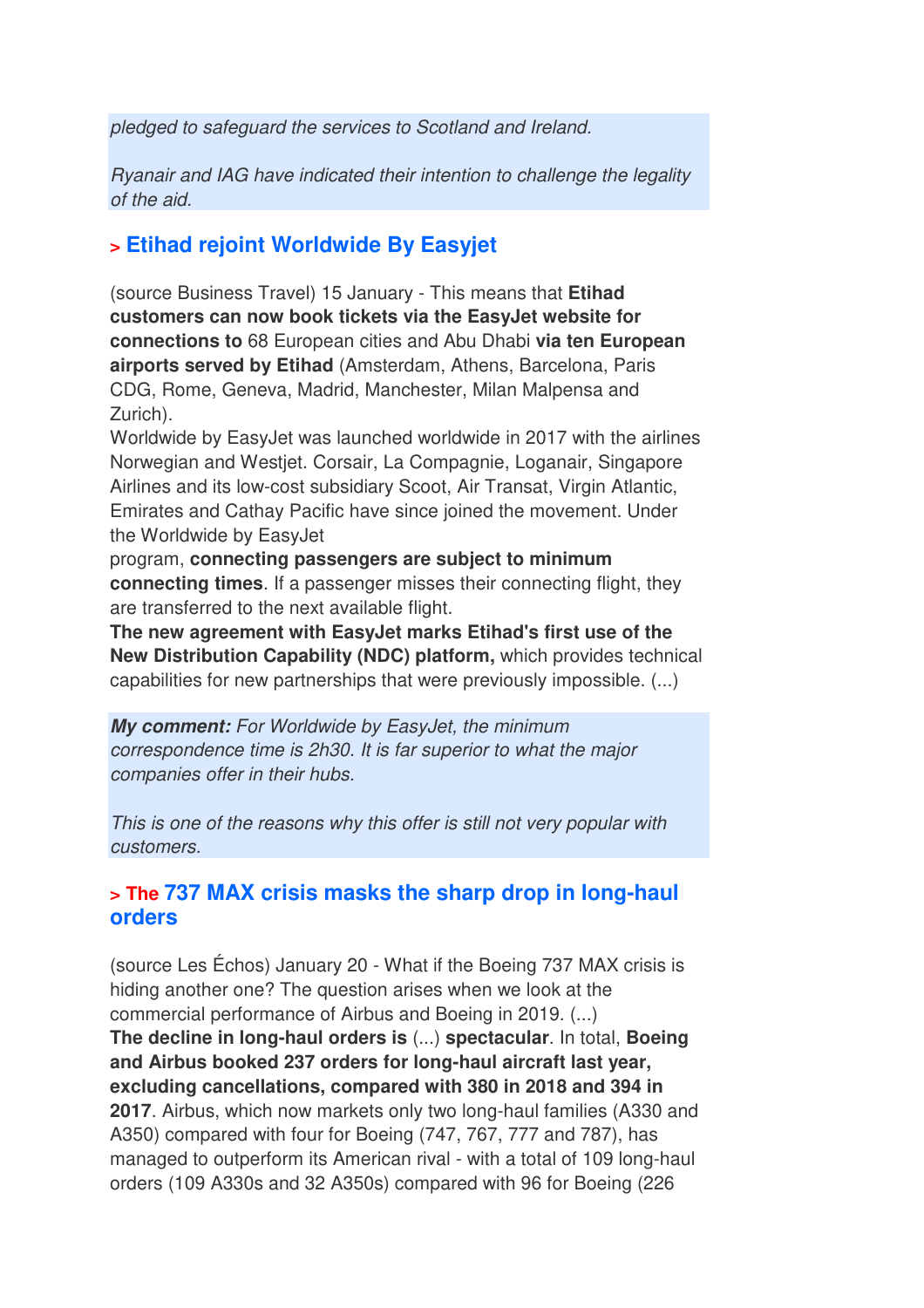aircraft in 2018).

But for the first time in ten years, Airbus' order book, like Boeing's, shrank in 2019, due to more deliveries than new orders. (...) In total, **the A330 and A350 families nevertheless retain more than five years of production in their order books**.

**The situation is even more tense for Boeing, whose long-haul backlog represents three to four years of production**. (...) Several of its models - the 747, the 767 and the classic 777 - are coming to the end of their lives and the only new model (the 777X) ended the year with four fewer orders, with more cancellations than new contracts. As for the 787, Boeing's new cash cow, orders were half as many as deliveries in 2019. In the

 face of this long-haul slump, **the commercial directors of Airbus and Boeing want to reassure themselves**. According to Boeing's Ihssane Mounir, the bulk of the wave of renewal of long-haul fleets "will not arrive before 2020-2021, with the release of the oldest 777s, but also A380s and 747s". "This phase is expected to involve some 1,400 aircraft. (...) But when it comes to aeronautics, forecasts don't always come true.

(...) **Several factors could indeed invalidate these** forecasts, such as a further postponement of the 777X calendar, tensions in the Gulf or between the United States and China. **The most important is the fall in oil prices, which has convinced several airlines to delay the renewal of their fleets**. According to IBA statistics, this has resulted in a sharp decline in long-haul aircraft retirements in 2019.

This lack of airline appetite for new aircraft has already resulted in an increase in aircraft stocks available from aircraft leasing companies, reaching a record level of 434 long-haul aircraft at the end of December. Added to this was the increase in airline bankruptcies (27 in 2019), which put more than 400 aircraft back on the market. (...)

**This oversupply of recent aircraft for rent has led to a general decline in rental rates of 5% to 30% on almost all long-haul models**. (...)

#### **> Vinci Airports will adjust its fees according to the pollution of aircraft**

(source La Tribune) 16 January - As of this year, **the airport subsidiary of the Vinci group will propose in all the airports under its management to invoice the fees to the airlines according to the noise and CO2 emissions of the aircraft**. (...)

Already in place at the noise level in Nantes for two years, this bonusmalus system for CO2 would be introduced gradually to allow airlines to adapt their fleets and position modern aircraft at airports managed by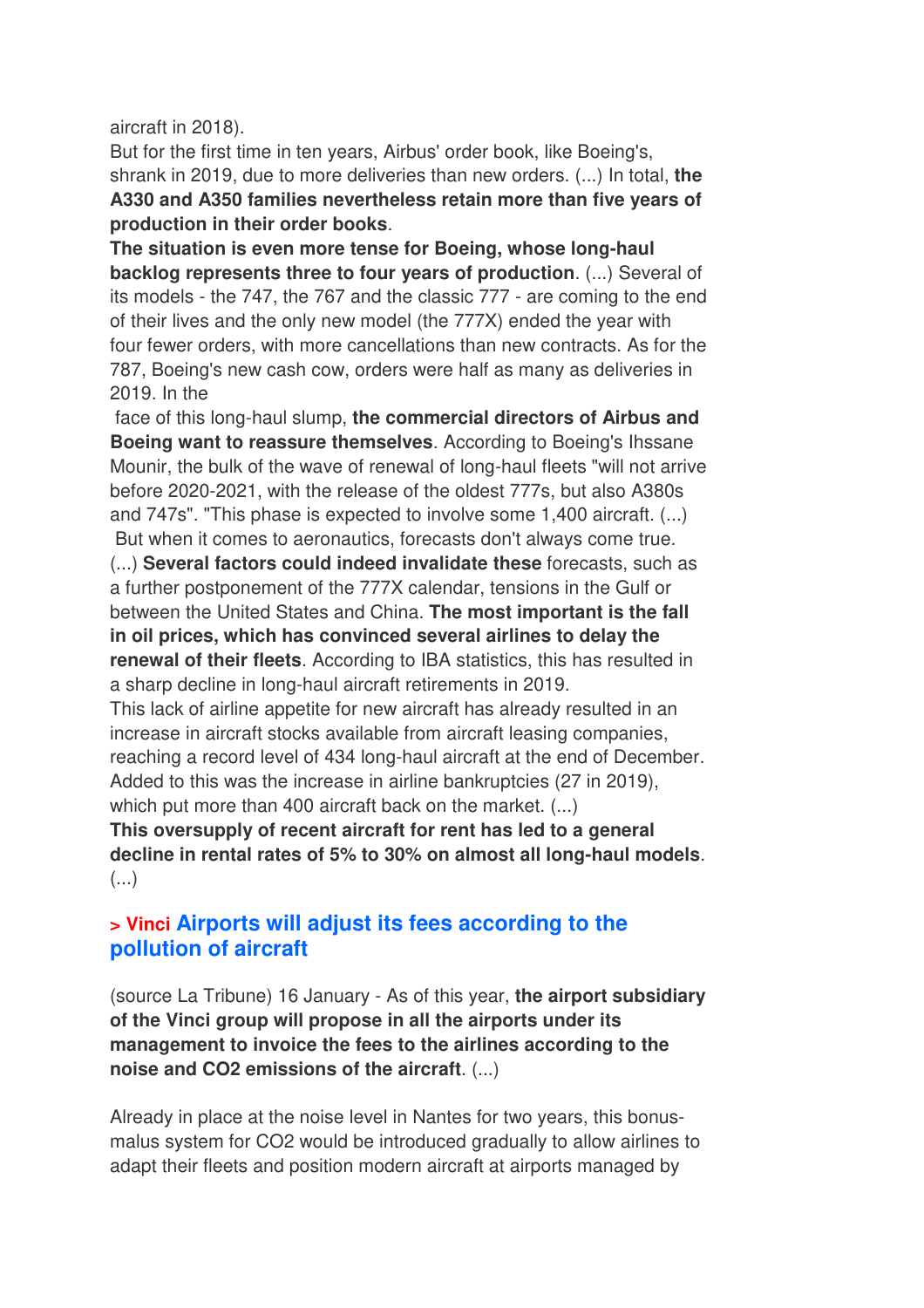Vinci. Such a system will in particular be proposed during the negotiation with the State of the next economic regulation contract (CRE) for Lyon airport. (...)

In its proposal for an economic regulation contract (CRE4) for the period 2021-2026, **its rival ADP also proposed such a system**. (...)

## **Stock exchange press review**

### **> Air France-KLM falls, Davy sees restructuring weighing on the short term**

(source Reuters) January 20 - - **Air France-KLM posted the biggest drop in the Paris SBF 120 index on Monday after a** 

**recommendation downgrade by Davy Research**. (...) The share lost 3.8% to 9.52 euros at 11:44 am. (...)

 In a note on the European airline sector, Davy lowers its advice on Air France-KLM to "neutral" versus "outperformance", with a target price of 10 euros.

"**We have reduced Air France-KLM to 'neutral' on the basis of limited benefits from the short-term restructuring plan**", the note states.

According to Davy, restructuring costs could also weigh on Lufthansa, on which the intermediary remains 'neutral'.

Overall, Davy believes that the European airline sector is on an upward trajectory, both structurally and cyclically. The

 decline in the risk of a hard Brexit in recent months has supported the sector's valuations, adds the intermediary, of which IAG and Ryanair are the two preferred airlines in Europe and which maintains an 'outperformance' recommendation on each.

**In the wake of Air France-KLM's decline, IAG, the parent company of British Airways and Iberia, lost 1.67% and Lufthansa lost 1.7%.**  (...)

# **End of the press review**

#### **> Follow-up to the referendum on the privatisation of Aéroports de Paris**

The consultation procedure on the privatisation of the ADP group has been open since 13 June and will run until March 2020. It requires the signatures of 4.7 million voters to lead to a referendum on a shared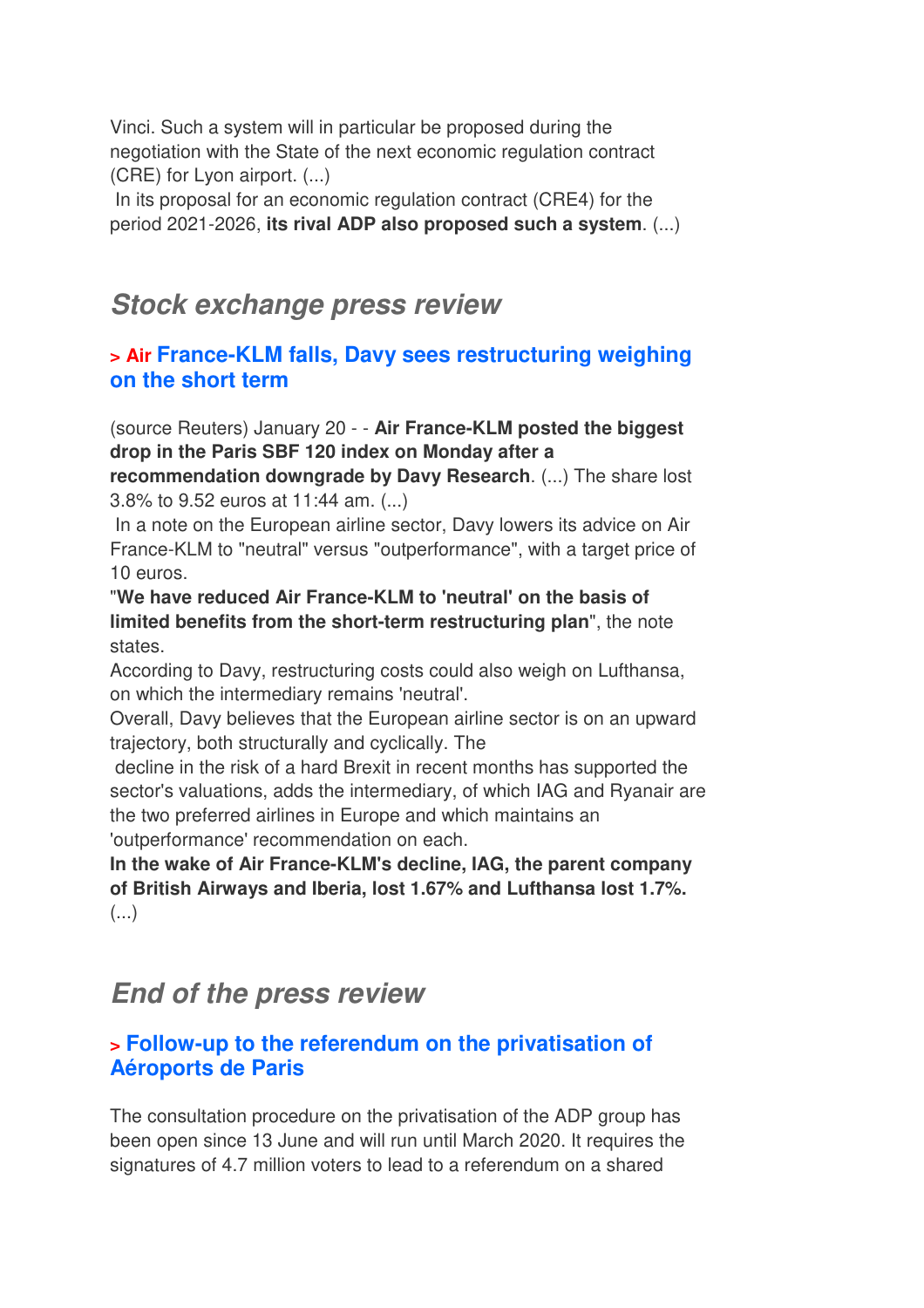initiative (RIP).

On the Internet, the consultation can be signed on the site referendum.interieur.gouv en

By 20 January, the consultation had collected 1,073,000 signatures, i.e. 22.75% of the signatures required.

#### **> My comment on the Air France-KLM share price evolution**

**The Air France-KLM share is at 9.438 euros at the close of trading on Monday 20 January. It is down -4.78%.** It suffers the backlash of Davy's recommendation downgrade (see above).

**The average (the consensus) of analysts for the AF-KLM share is 11.20 euros**.

**The barrel of Brent oil** (North Sea) **is down sharply from \$5 to \$64.**

**This indicative information in no way constitutes an invitation to sell or a solicitation to buy Air France-KLM shares.**

You can react to this press review or provide me with any information or thoughts that will help me better carry out my duties as a director of the Air France-KLM Group.

#### **You can ask me, by return, any question relating to the Air France-KLM group or employee shareholding...**

I'll see you soon.

To find the latest press reviews of Monday, it's here.

#### **If you like this press review, pass it around.**

New readers will be able to receive it by giving me the email address of their choice.

# **| François Robardet**

### **Air France-KLM director representing employee shareholders PS and PNCYou**